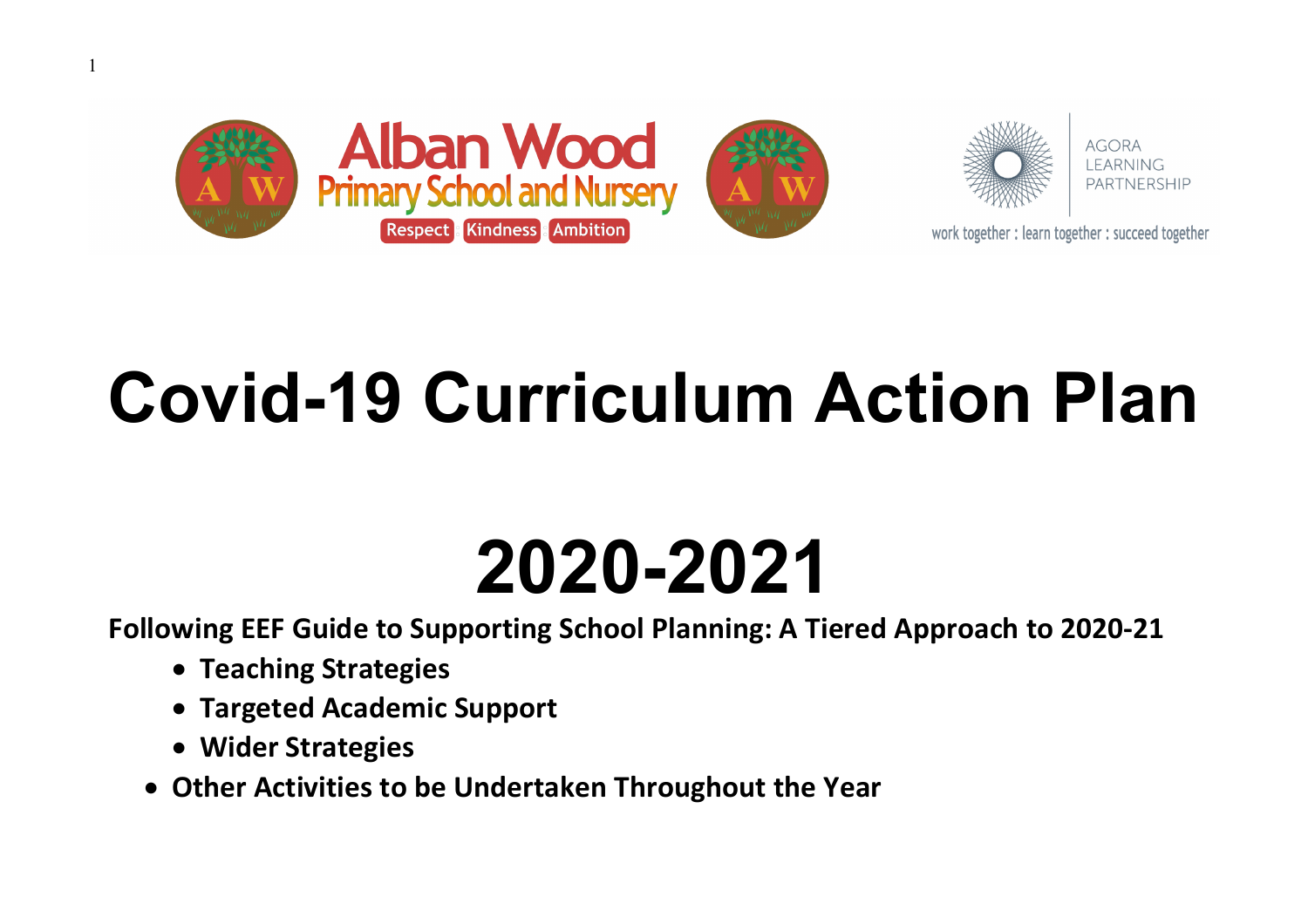| Covid - 19 Catchup Curriculum<br>$\bullet$                                                                                                                                                                                                                                                                                  |                                  | SLT Lead: Hazel Pinder (Head of School) |                                                                                                                                                                                                                                                    |  |
|-----------------------------------------------------------------------------------------------------------------------------------------------------------------------------------------------------------------------------------------------------------------------------------------------------------------------------|----------------------------------|-----------------------------------------|----------------------------------------------------------------------------------------------------------------------------------------------------------------------------------------------------------------------------------------------------|--|
| Planning for beyond the Covid - 19 Catchup<br>٠<br>Broad and Balanced Curriculum - maintaining a thematic approach<br>٠                                                                                                                                                                                                     |                                  | Supported by: Phase Leaders             |                                                                                                                                                                                                                                                    |  |
| <b>TEACHING STRATEGIES</b>                                                                                                                                                                                                                                                                                                  |                                  |                                         |                                                                                                                                                                                                                                                    |  |
| <b>Actions</b>                                                                                                                                                                                                                                                                                                              | When                             | <b>Budget / Time</b>                    | Impact                                                                                                                                                                                                                                             |  |
| <b>Covid-19 Mapping missed objectives</b><br>Subject leaders and class teachers to compile Covid-19 missed curriculum<br>$\bullet$<br>Discuss with teachers what specific skills have been missed and milestones that<br>will need to be covered in 2020-21                                                                 | Summer<br>2020<br>Autumn<br>2020 | Time                                    | Gaps in learning identified<br>$\bullet$<br>Identifying gaps and teachers aware of what<br>$\bullet$<br>needs to be included in the next year's<br>learning                                                                                        |  |
| <b>Covid-19 Sequencing Curriculum</b><br>Identify the milestones which need to be covered so that a sequential curriculum<br>$\bullet$<br>can be maintained<br>Use schemes of work to track gaps<br>$\bullet$                                                                                                               | Summer<br>2020                   | Time                                    | Sequential curriculum is maintained<br>$\bullet$<br>Learning is built upon and new learning,<br>$\bullet$<br>reliant on previous knowledge/skills is<br>mapped effectively                                                                         |  |
| <b>Covid-19 Milestones / Gaps</b><br>Class teachers have the Covid-19 catch up milestones and are able to alter the<br>curriculum for the first 2 terms of 2020-2021                                                                                                                                                        | Summer<br>2020                   | Time                                    | Teachers have mapped the milestones<br>$\bullet$<br>throughout their curriculum - essential<br>learning has been planned for throughout<br>the year                                                                                                |  |
| <b>Covid-19 Monitoring</b><br>Subject leaders monitor the implementation of the Covid-19 ensuring the catch<br>up elements are planned for and that this is evidenced in books and lessons<br>SLT to monitor<br>$\bullet$                                                                                                   | Autumn<br>2020                   | Time                                    | Progressive curriculum is tracked by subject<br>$\bullet$<br>leaders and quality assuring the content and<br>delivery of the curriculum.                                                                                                           |  |
| <b>Covid-19 Assessment</b><br>Teachers and subject leaders clearly map the milestones which need revisiting<br>٠<br>and ones which are 'non-essential'<br>Ensure progression is clear - what needs to be taught first before new learning<br>$\bullet$<br>can be taught                                                     | Autumn<br>2020                   | Time                                    | Assessment in all subjects is relevant and<br>$\bullet$<br>tracks the children's progression in all<br>subjects<br>Arbor used to map progress and attainments<br>$\bullet$                                                                         |  |
| <b>Covid-19 Formative Assessment</b><br>Support teachers in delivering high quality AFL to ascertain the children prior<br>$\bullet$<br>knowledge and the next steps they need<br>Use feedback to alter planning / future learning - reflect this in paper based<br>$\bullet$<br>planning and annotation on weekly planning | On going                         | Time                                    | Teachers can adapt the curriculum to ensure<br>$\bullet$<br>it matches the needs of the individual<br>children in their class<br>Immediate knowledge of gaps in learning -<br>$\bullet$<br>adapting and responding to the needs of the<br>learners |  |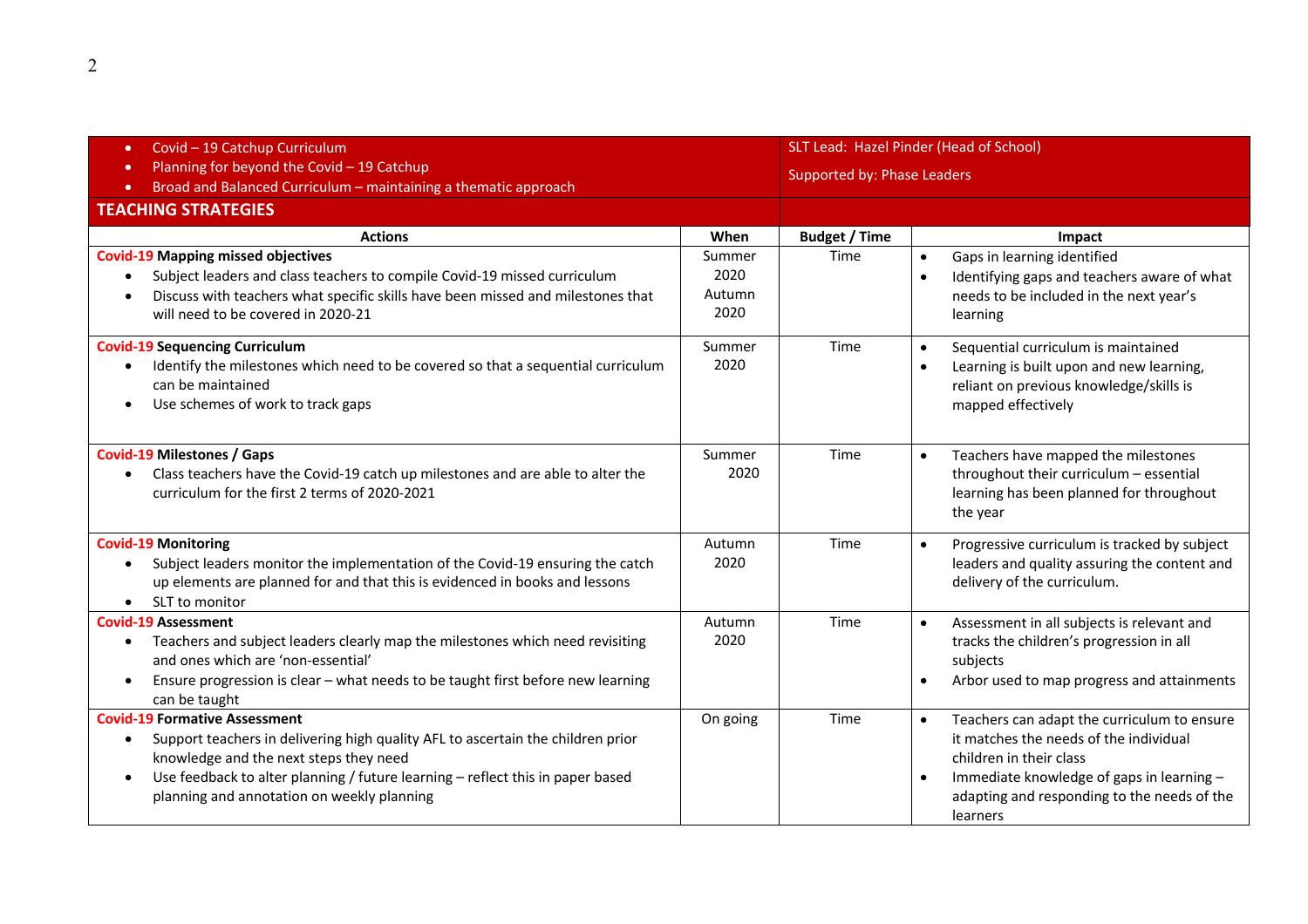| Subject leaders to ensure they are aware of adaptations resulting from formative<br>$\bullet$<br>assessment.<br>Resources to support assessment for learning and low stakes testing used to<br>ensure all children experience success in the acquisition of knowledge.                                                                                                                                                                                                                                                               |                            | Playing cards                                                       |                                                                                                                                                                                                                                                                                                                                                      |
|--------------------------------------------------------------------------------------------------------------------------------------------------------------------------------------------------------------------------------------------------------------------------------------------------------------------------------------------------------------------------------------------------------------------------------------------------------------------------------------------------------------------------------------|----------------------------|---------------------------------------------------------------------|------------------------------------------------------------------------------------------------------------------------------------------------------------------------------------------------------------------------------------------------------------------------------------------------------------------------------------------------------|
| <b>Covid-19 Interventions</b><br>Teachers to timetable clear interventions as a result of formative assessment<br>SLT/SENCO to monitor short term interventions and impact on the children's<br>progress<br>Support teachers to ensure intervention targets / activities are short term<br>achievable goals                                                                                                                                                                                                                          | <b>Half Termly</b>         | Time                                                                | Children identified for intervention have<br>$\bullet$<br>clear support in order to meet the core<br>expectations of missed learning.<br>Children to be at ARE<br>$\bullet$                                                                                                                                                                          |
| <b>Covid-19 Topics</b><br>Review the topic content in line with the Covid-19 expectations<br>Make alterations where needed to show what the catch up curriculum is offering                                                                                                                                                                                                                                                                                                                                                          | Autumn<br>2020<br>On going | Time                                                                | Topic overviews and planning is reflective of<br>$\bullet$<br>the changes to the curriculum due to Covid-<br>19<br>Subject leaders and teachers know what has<br>$\bullet$<br>to be covered                                                                                                                                                          |
| <b>Covid-19 Website</b><br>Website curriculum section altered to reflect Covid-19 changes<br>$\bullet$                                                                                                                                                                                                                                                                                                                                                                                                                               | Autumn<br>2020             | Time                                                                | Parents and Ofsted aware of the steps Alban<br>$\bullet$<br>Wood are taking to address a catch-up<br>approach                                                                                                                                                                                                                                        |
| <b>Covid-19 Wellbeing</b><br>Weekly Jigsaw PSHE lessons to support children's mental wellbeing<br>Physical learning/development is a high priority for mental wellbeing with the<br>introduction of the Daily Mile and the new path.<br>Fitter Futures and yoga modules to be used in class.<br>$\bullet$                                                                                                                                                                                                                            | Autumn<br>2020             | Time                                                                | Physical development will help with<br>$\bullet$<br>behaviour and wellbeing                                                                                                                                                                                                                                                                          |
| <b>Covid-19 Home learning</b><br>Google Classroom to be implemented across the school<br>Teachers and children to use Google Classroom in school to ensure everyone is<br>familiar with how it works.<br>Homework to set using Google Classroom so children and parents have an<br>$\bullet$<br>opportunity to become familiar with it at home.<br>Support families with technical issues.<br>$\bullet$<br>Log any issues of home access - lack of devices and internet.<br>To support staff in being able to deliver home learning. | On going                   | Time<br>Set up Google for<br>Education<br>support<br>£1500 from DFE | PPG children in KS2/1 have access to a<br>$\bullet$<br>Chromebook from school if school goes into<br>lockdown.<br>The curriculum is seamlessly able to transfer<br>to being delivered at home rather than<br>school<br>Feedback is provided to all pupils<br>$\bullet$<br>Pupils have regular contact with teachers if<br>$\bullet$<br>home learning |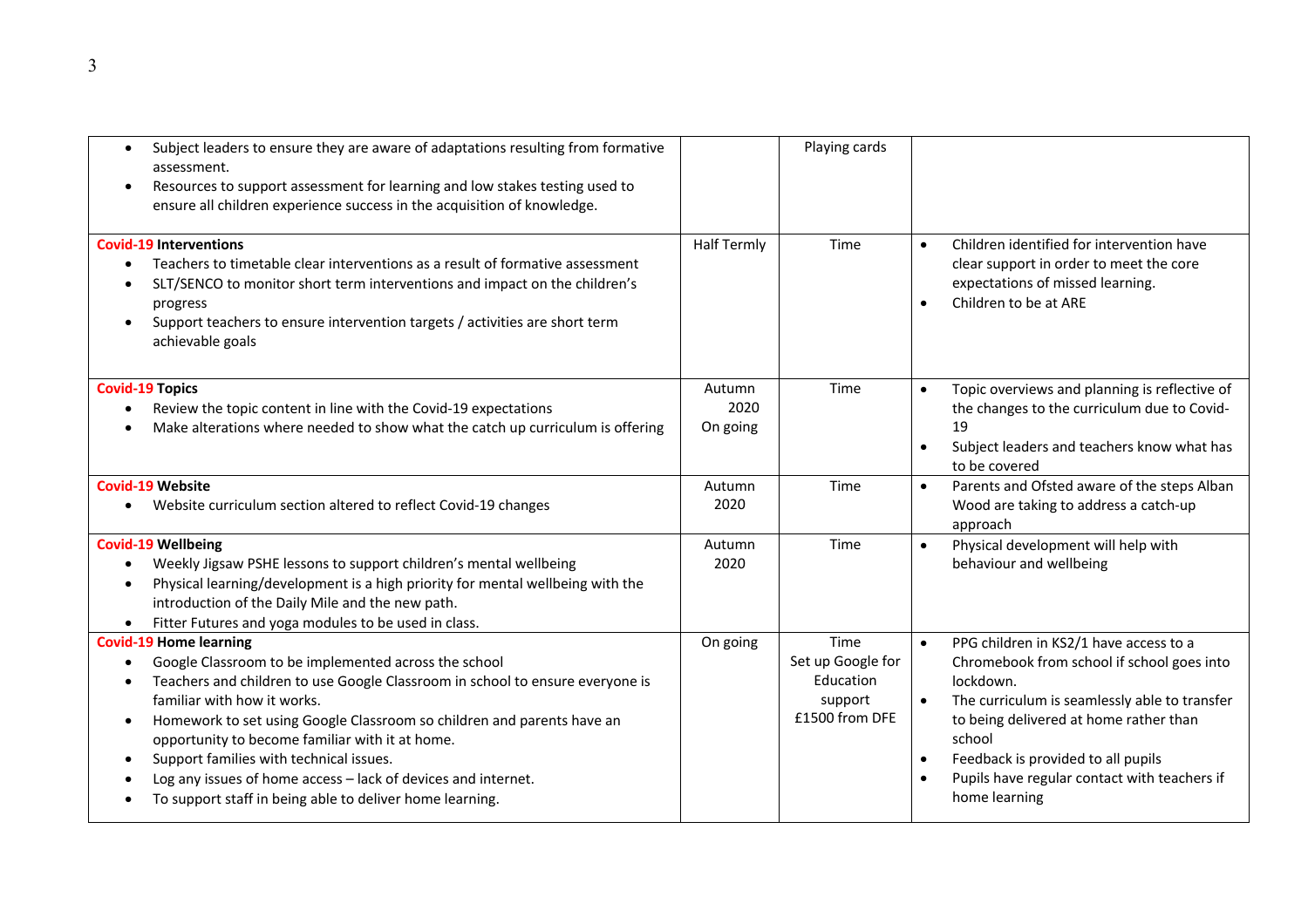| Year 6 (high number of PPG children in class) to have class set of Chromebooks to<br>$\bullet$<br>use in school and at home to enhance learning.<br>If School has to go into Lockdown, these devices could be loaned out to<br>$\bullet$<br>PPG/vulnerable families.<br>CPD on Google Classroom for staff<br>Curriculum needs to be 'home learning ready' - ensure tasks and assignments can<br>be allocated through Google Classroom<br>Feedback needs to be given to pupils if they are home learning<br>$\bullet$<br>Live or recorded lessons need to be developed - support teachers in preparing for<br>this and outline clear expectations<br>To ensure the lack of technology for children at home is not a barrier, purchase                                                                |         | New chrome<br>books<br>Protective sleeves<br>for chrome books                          |                                                                                                                                                                                                                                                                                                |
|-----------------------------------------------------------------------------------------------------------------------------------------------------------------------------------------------------------------------------------------------------------------------------------------------------------------------------------------------------------------------------------------------------------------------------------------------------------------------------------------------------------------------------------------------------------------------------------------------------------------------------------------------------------------------------------------------------------------------------------------------------------------------------------------------------|---------|----------------------------------------------------------------------------------------|------------------------------------------------------------------------------------------------------------------------------------------------------------------------------------------------------------------------------------------------------------------------------------------------|
| new Chromebooks                                                                                                                                                                                                                                                                                                                                                                                                                                                                                                                                                                                                                                                                                                                                                                                     |         |                                                                                        |                                                                                                                                                                                                                                                                                                |
| <b>TARGETED ACADEMIC SUPPORT</b>                                                                                                                                                                                                                                                                                                                                                                                                                                                                                                                                                                                                                                                                                                                                                                    |         |                                                                                        |                                                                                                                                                                                                                                                                                                |
| <b>Covid-19 Targeted Academic Support - Interventions</b><br>Children identified for catch up<br>1:1 Maths Tuition via the NTP<br>Assessment for Learning and high quality teaching used to identify children with<br>the greatest need<br>Cohort action plans will identify the needs of individuals.<br>$\bullet$<br>Extra hours for current TA's to support with interventions<br>Teacher led intervention groups for Year 6 and 2 for first half term.<br>Intervention programs led by teaching assistants.<br>$\bullet$<br>Additional TA to support Y5 and 6<br>Learning Mentor and Wellbeing Mentor deployed to support the learning of<br>vulnerable children in class.<br>Lego and Talk and Draw Therapy to support vulnerable children.<br>Attendance team to monitor and support families |         | Time<br>£825<br>Overtime<br>4 hours a week<br>$x$ 19 weeks =<br>£782.80<br>Add TA cost | Children identified for intervention have<br>$\bullet$<br>clear support in order to meet the core<br>expectations of missed learning.<br>Children to be at ARE<br>$\bullet$<br>Vulnerable children provided with wellbeing<br>$\bullet$<br>support.<br>Ensure all children are in<br>$\bullet$ |
| <b>WIDER STRATEGIES</b>                                                                                                                                                                                                                                                                                                                                                                                                                                                                                                                                                                                                                                                                                                                                                                             |         |                                                                                        |                                                                                                                                                                                                                                                                                                |
| Wellbeing                                                                                                                                                                                                                                                                                                                                                                                                                                                                                                                                                                                                                                                                                                                                                                                           | Ongoing |                                                                                        |                                                                                                                                                                                                                                                                                                |
| Learning and Wellbeing Mentors and SENCo to ensure pastoral contact home for<br>$\bullet$<br>our vulnerable families. They will phone the parents frequently.<br>Lego, Protective Behaviour and Talk and Draw Therapy to support vulnerable<br>$\bullet$<br>children.<br>Attendance team to monitor and support families                                                                                                                                                                                                                                                                                                                                                                                                                                                                            |         |                                                                                        | Vulnerable families to be supported by<br>school.                                                                                                                                                                                                                                              |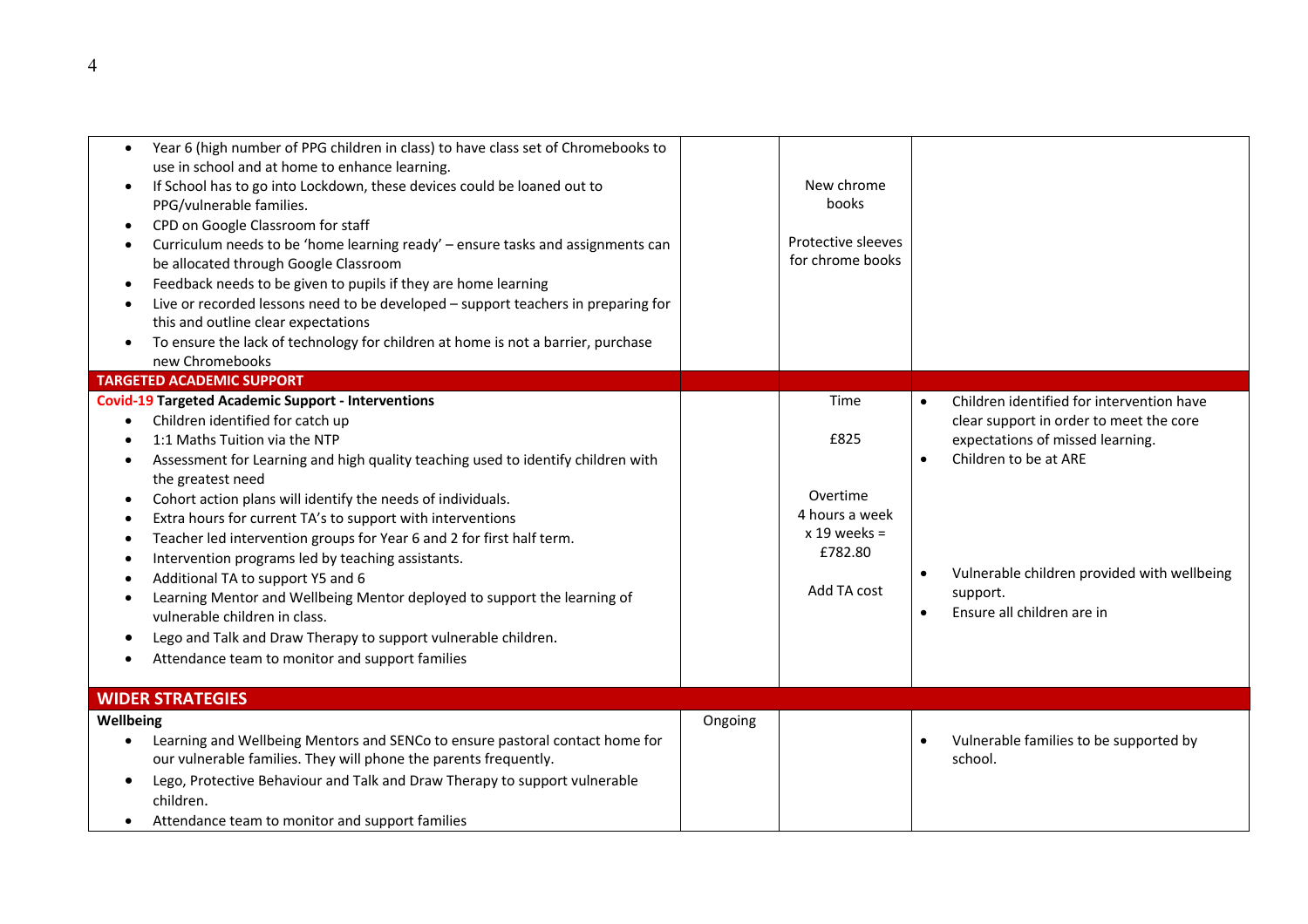| ICT Provision/PPG and Vulnerable children access to technology                                                                                                                                                                                                                                                                                                              |                               | New chrome |                                                                                                                                                                                                                                                                                     |
|-----------------------------------------------------------------------------------------------------------------------------------------------------------------------------------------------------------------------------------------------------------------------------------------------------------------------------------------------------------------------------|-------------------------------|------------|-------------------------------------------------------------------------------------------------------------------------------------------------------------------------------------------------------------------------------------------------------------------------------------|
| Ensure the most vulnerable children have priority access to classroom teaching<br>and online materials                                                                                                                                                                                                                                                                      |                               | books      | Vulnerable families have access to online<br>$\bullet$<br>learning                                                                                                                                                                                                                  |
| <b>OTHER ACTIVITIES</b>                                                                                                                                                                                                                                                                                                                                                     |                               |            |                                                                                                                                                                                                                                                                                     |
| <b>New Teachers</b><br>New teachers are supported with the changes to Alban Wood's curriculum and<br>the curriculum as a whole                                                                                                                                                                                                                                              | Autumn<br>2020                | Time       | New teachers are aware of the expectations<br>$\bullet$<br>of curriculum planning and work<br>New teachers know what prior learning<br>$\bullet$<br>needs to be covered due to Covid-19                                                                                             |
| Deploy subject leader roles for 2020-21<br>Look at the new staffing structure to ensure we are best utilising the staff we<br>have.<br>Look at who can fill the gaps in subject leadership left by staff leaving.<br>$\bullet$<br>Work with new subject leaders to ensure handover is in place and that support is<br>$\bullet$<br>in place when dealing with a new subject | Autumn<br>2020<br>On Going    | Time       | New staff and subject leaders are familiar<br>$\bullet$<br>with the subject leadership roles at Alban<br>Wood. They know the subject before taking<br>over and are ready to lead the subject.<br>Subject leadership transition is smooth and<br>monitoring programme is maintained. |
| <b>Mapping Skills</b><br>Mapping progression of skills<br>Subject leaders map the milestone skills across their curriculum                                                                                                                                                                                                                                                  | <b>July 2020</b>              | Time       | Clear progression in the learning is evident<br>$\bullet$<br>Teachers know what needs to be covered in<br>$\bullet$<br>their year group and where their skills being<br>taught 'fit in' a child's learning journey at<br>Alban Wood                                                 |
| <b>Mapping Knowledge</b><br>Mapping progression of Knowledge<br>Subject leaders map the knowledge children are learning across their curriculum<br>Involve teachers in the why and why now aspect of the curriculum<br>$\bullet$                                                                                                                                            | Autumn<br>2020<br>Spring 2020 | Time       | Knowledge is mapped across each subject<br>$\bullet$<br>Clear reasoning for why we teach it at Alban<br>$\bullet$<br>Wood and why now - linking to progression<br>of knowledge                                                                                                      |
| <b>Assessment</b><br>Assessment tracking is in place for all subjects<br>$\bullet$<br>Where scheme of work assessment tracking is used, this is relevant and show<br>$\bullet$<br>progression throughout the years<br>Subject leaders to monitor assessment in each year group termly                                                                                       | Autumn<br>2020<br>On going    | Time       | Children's attainment against the different<br>$\bullet$<br>milestones are used to inform future learning<br>Subject leaders are confident the milestones<br>$\bullet$<br>are being covered in each year group                                                                      |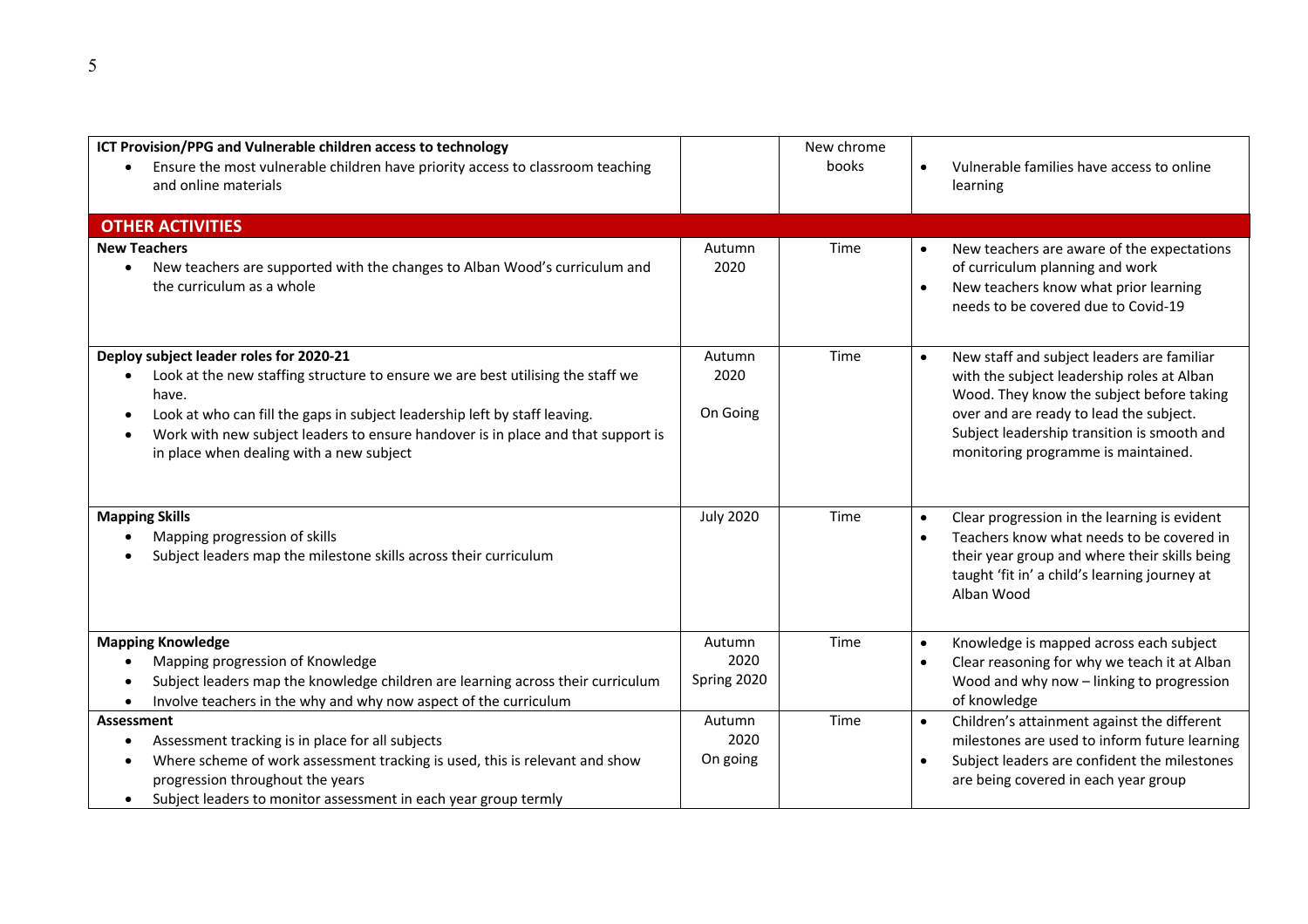| Review the curriculum intent and implementation document<br>SLT look at the intent and implementation document to ensure all SLT are aware<br>$\bullet$<br>of intent<br>Look at the document to ensure it is still relevant for the academic year 2020-<br>2021.<br>Alter, adapt and make changes where appropriate to make the document more<br>$\bullet$<br>reflective of what we want to achieve at Alban Wood through our curriculum<br>offer.<br>Adapt to include the Intent and Implementation of Covid-19                                                                           | <b>July 2020</b> | Time                                                                                                                        | 3i document is relevant to the Covid-19<br>changes<br>All staff are aware of changes<br>$\bullet$<br>Document is implemented throughout the<br>school<br>Teachers are held accountable to delivering<br>$\bullet$<br>the intent and implementation    |
|--------------------------------------------------------------------------------------------------------------------------------------------------------------------------------------------------------------------------------------------------------------------------------------------------------------------------------------------------------------------------------------------------------------------------------------------------------------------------------------------------------------------------------------------------------------------------------------------|------------------|-----------------------------------------------------------------------------------------------------------------------------|-------------------------------------------------------------------------------------------------------------------------------------------------------------------------------------------------------------------------------------------------------|
| <b>Monitoring</b><br>Clear monitoring program in place<br>$\bullet$<br>Planning scrutiny - clear overview of what teachers have prioritised as 'catch up'<br>and ensuring learning in current year continues<br>Lesson observations including discussion with pupils about their learning in that<br>lesson<br>Book scrutiny - look at books related to the lesson observed<br>Speak to pupils after the lesson to discuss learning                                                                                                                                                        | On going         | Time                                                                                                                        | SLT have a clear understanding of the quality<br>of teaching and learning across the school<br>SLT ensure there is progression in the<br>$\bullet$<br>children's books<br>Pupils are confident talking to adults about<br>$\bullet$<br>their learning |
| <b>Staff Meetings / CPD</b><br>Subject leaders to lead staff meeting<br>Staff meetings clearly planned to reflect the need of subject leaders supporting<br>staff in their subjects                                                                                                                                                                                                                                                                                                                                                                                                        | <b>July 2020</b> | Time                                                                                                                        | Subject leaders have control of their<br>$\bullet$<br>curriculum<br>Teachers are supported in all areas of the<br>curriculum<br>$\bullet$                                                                                                             |
| <b>CPD</b><br>Mapping CPD to need<br>As part of performance management ensure every member of staff with line<br>manager identifies areas for development in their curriculum practice<br>Seek advice / support where needed<br>٠<br>Use HFL courses to support individual need<br>Plan NQT support inline with curriculum need<br>Maths Mastery approach using Herts Maths Essentials, supported by Herts Maths<br>TLA - Laura Dell.<br>Maths resources to support low risk assessment of children's learning<br>Development of Spelling across KS1 and 2 using Herts Essential Spelling. | On going         | Time<br>CPD Budget<br>Laura Dell Maths<br>TLA x 1 days<br>$=£600$<br><b>Alison Dawkins</b><br>TLA $\times$ 1 days =<br>£600 | Teachers CPD is developing their ability to<br>$\bullet$<br>teach their curriculum<br>NQTs are supported in their first year,<br>identifying areas for development.<br>To ensure high quality Maths teaching across<br>the school.                    |